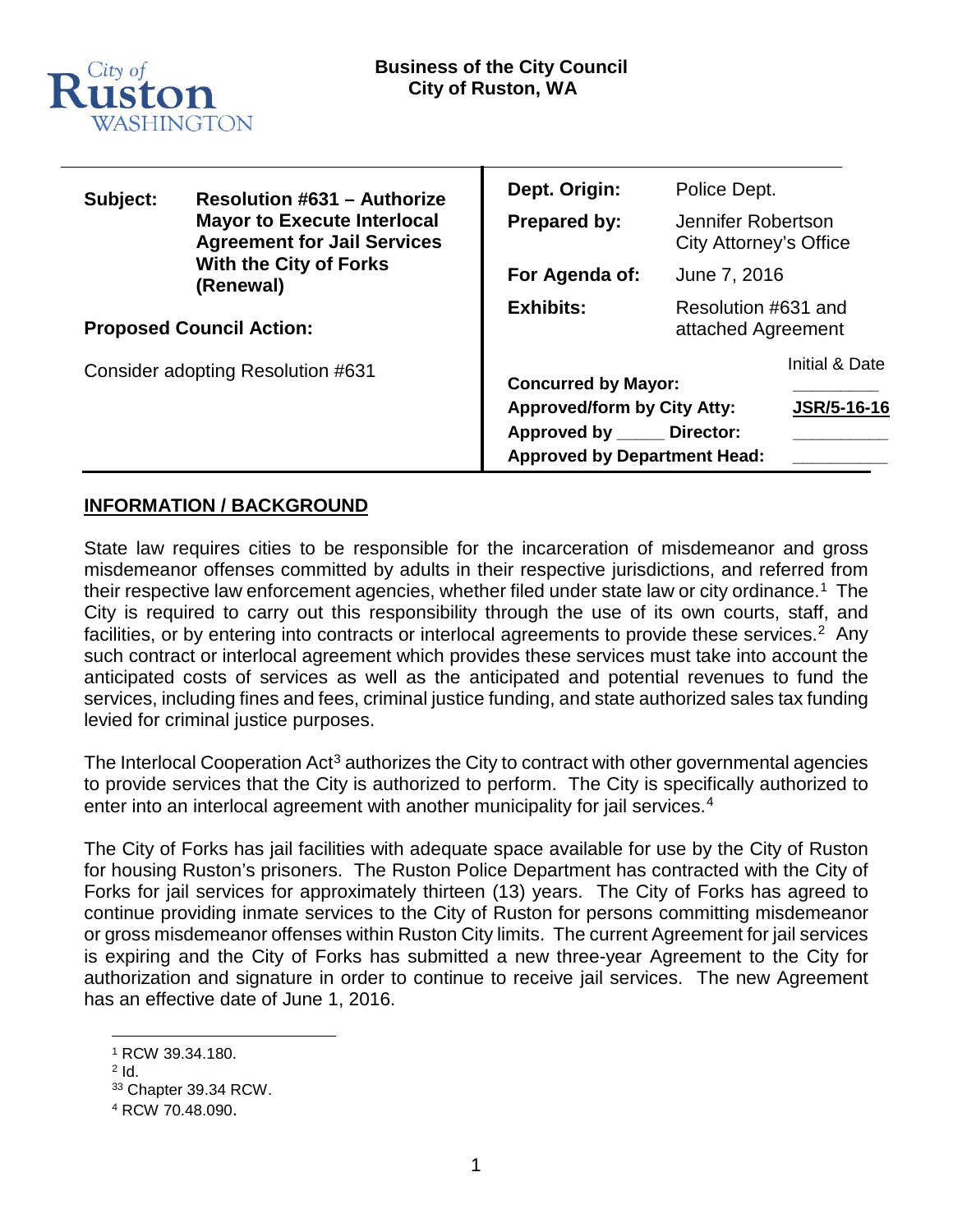The only modifications to the Agreement from the 2013 version are as follows:

- 1. Adding a definition to Section 3 of "intensive management prisoner" (inmates who pose a threat to themselves or others or the security of the jail and require intense management). Forks will give the City notice within 72 hours if they classify an inmate as an "intense management prisoner." The Agreement sets a rate at double the typical rate when an inmate meets this definition. (Section 3(B).)
- 2. The offering of a GED program to inmates has been deleted.
- 3. The transportation rate has been set at \$5.00 per prisoner.
- 4. The Agreement duration has been modified from a 3-Year duration to an automatically renewing agreement. (The Agreement may be terminated by either party on a minimum of 90-days' notice.)
- 5. The daily rate for inmate is \$46.63 (it was \$45.00 in 2013) with a reduced rate for inmates serving 364 days in the amount of \$41.45 (the rate was \$40.00 in 2013). The rate for intensive management prisoners will be double these rates (\$93.26 per day).
- 6. As before, the rates are adjusted annually by the amount of CPI-U.

The amount required for this contract is within the budget adopted by the Council last December.

# **FISCAL CONSIDERATION**

The contract costs are \$46.63 per prisoner per day or \$41.45 per day for prisoners staying 364 days. The rate for intensive management prisoners is \$93.26 per day. This daily fee does not include medical costs by outside providers. The Agreement costs are included in the Police Department Budget. This item is under budget code 523.

# **BOARD OR COMMITTEE RECOMMENDATION**

None.

# **RECOMMENDATION / MOTION**

Adopt Resolution #631 authorizing execution of the Interlocal Agreement with the City of Forks for Jail Services.

MOTION: I move to approve Resolution #631 authorizing the Mayor to execute the Interlocal Agreement for Jail Services with the City of Forks.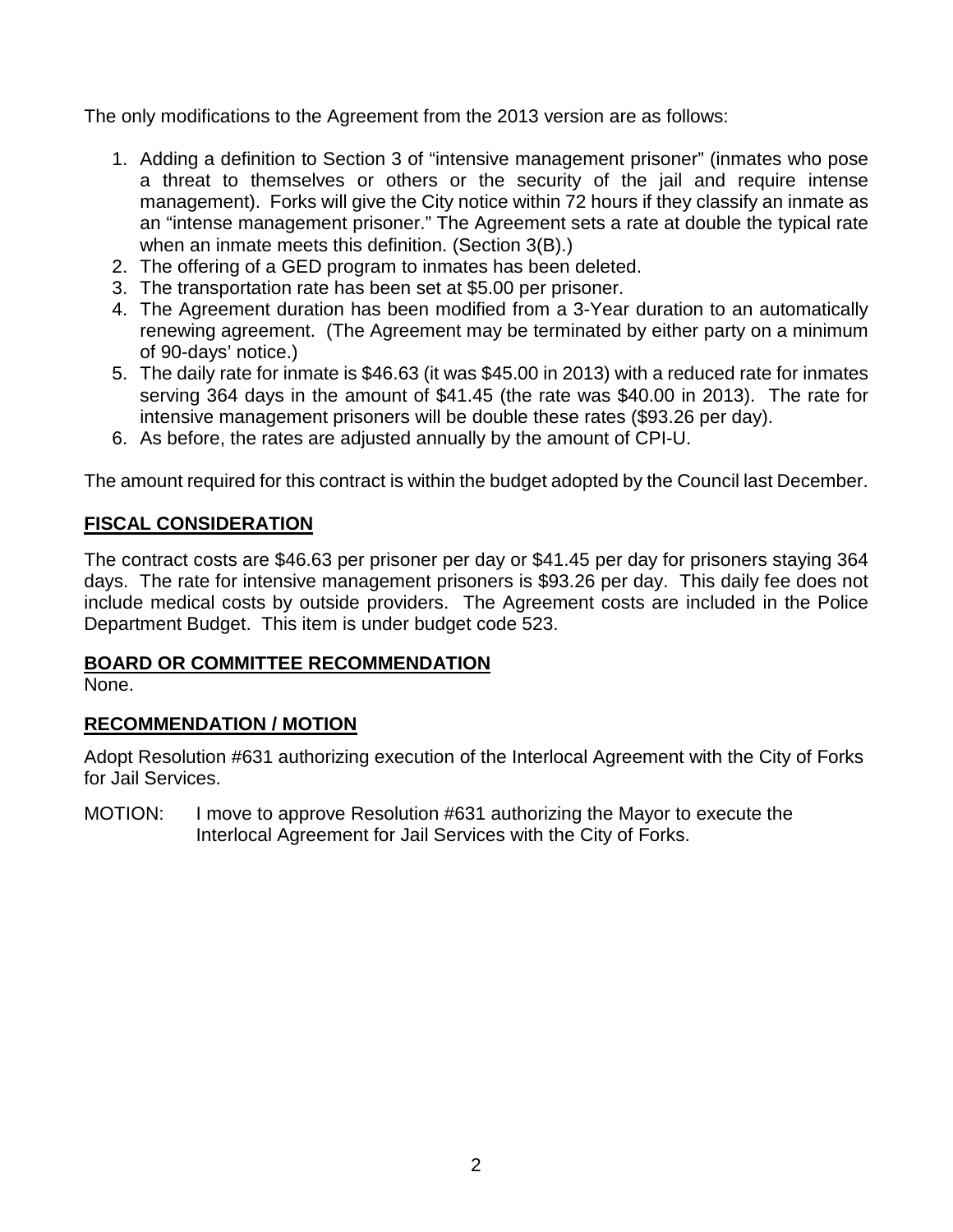### **RESOLUTION NO. 631**

### **A RESOLUTION OF THE CITY COUNCIL OF THE CITY OF RUSTON, WASHINGTON, AUTHORIZING THE MAYOR TO EXECUTE AN AGREEMENT WITH THE CITY OF FORKS FOR JAIL SERVICES.**

WHEREAS, in accordance with RCW 39.34.180, the City of Ruston is responsible for the incarceration of misdemeanor and gross misdemeanor offenses committed by adults in its jurisdiction, and referred from its law enforcement agency, whether filed under state law or city ordinance; and

WHEREAS, the City is required to carry out this responsibility through the use of its own courts, staff, and facilities, or by entering into contracts or interlocal agreements to provide these services; and

WHEREAS, such contracts or interlocal agreements are required to take into account the anticipated costs of services as well as the anticipated and potential revenues to fund the services, including fines and fees, criminal justice funding, and state authorized sales tax funding levied for criminal justice purposes; and

WHEREAS, in accordance with Chapter 39.34 RCW, the "Interlocal Cooperation Act", the City is authorized to contract with other governmental agencies to provide services that the City is authorized to perform; and

WHEREAS, pursuant to RCW 70.48.090, the City is specifically authorized to enter into an interlocal agreement with another municipality for jail services; and

WHEREAS, the City of Forks is a Washington Code City located in Clallam County that has jail facilities with adequate space available for use by the City of Ruston for housing Ruston's inmates; and

1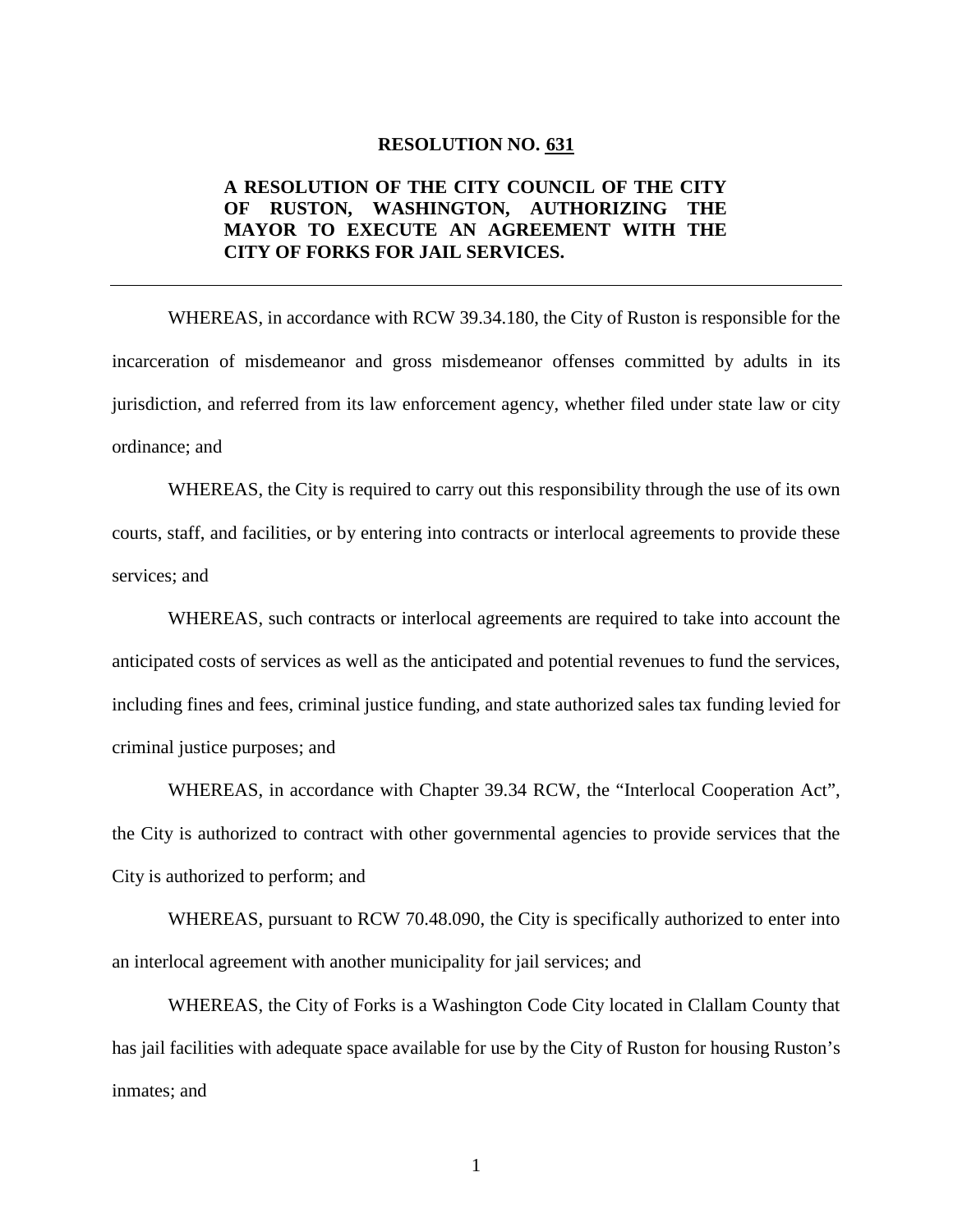WHEREAS, the City has reached agreement with the City of Forks for Forks to provide prisoner jail services to the City of Ruston for persons committing misdemeanor or gross misdemeanor offenses within Ruston City limits; and

WHEREAS, the City Council finds it in the public interest to authorize the Mayor to execute the proposed Agreement for Jail Services which is attached to this Resolution as Exhibit ":<sup>"</sup>

# **NOW, THEREFORE, THE CITY COUNCIL OF THE CITY OF RUSTON, WASHINGTON, DOES HEREBY RESOLVE AS FOLLOWS:**

Section 1. Authorization of Agreement. The Mayor is hereby authorized to execute the Agreement for Jail Services with the City of Forks, in the form attached hereto as Exhibit "1".

Section 2. Posting on Website Required. Pursuant to RCW 39.34.040, once this Agreement has been executed by both Ruston and Forks, the City Clerk is directed to post a copy of this Agreement on the City's website.

RESOLVED this 7<sup>th</sup> day of June, 2016.

APPROVED:

Bruce Hopkins, Mayor

ATTEST/AUTHENTICATED:

Judy Grams, City Clerk

FILED WITH THE CITY CLERK: \_\_\_\_\_\_ PASSED BY THE CITY COUNCIL:  $\frac{1}{\sqrt{1-\frac{1}{\sqrt{1-\frac{1}{\sqrt{1-\frac{1}{\sqrt{1-\frac{1}{\sqrt{1-\frac{1}{\sqrt{1-\frac{1}{\sqrt{1-\frac{1}{\sqrt{1-\frac{1}{\sqrt{1-\frac{1}{\sqrt{1-\frac{1}{\sqrt{1-\frac{1}{\sqrt{1-\frac{1}{\sqrt{1-\frac{1}{\sqrt{1-\frac{1}{\sqrt{1-\frac{1}{\sqrt{1-\frac{1}{\sqrt{1-\frac{1}{\sqrt{1-\frac{1}{\sqrt{1-\frac{1}{\sqrt{1-\frac{1}{\sqrt{1-\frac{1$ RESOLUTION NO.: 631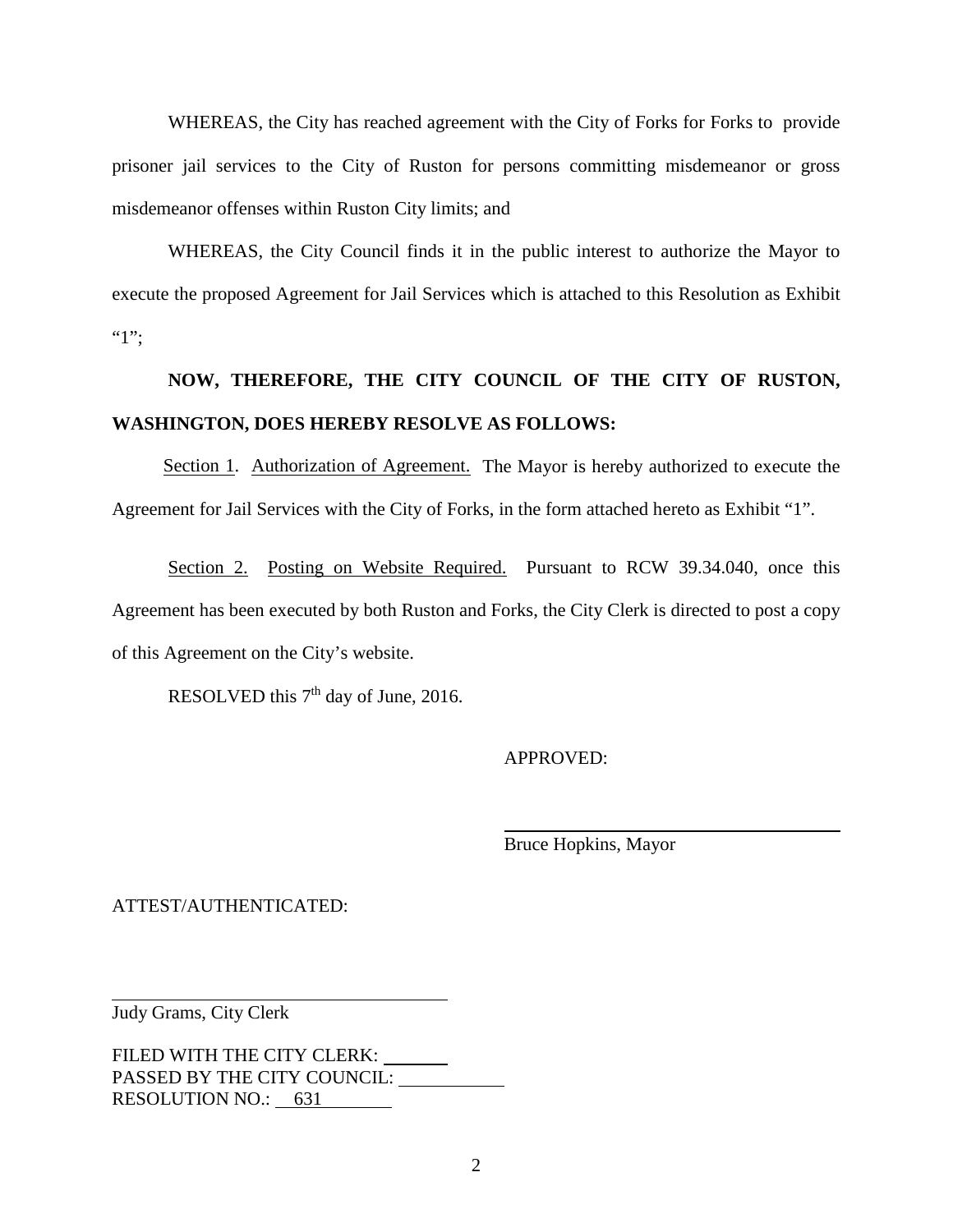# **EXHIBIT "1"**

**Agreement for Jail Services**

**between** 

**the City of Ruston** 

**and** 

**the City of Forks**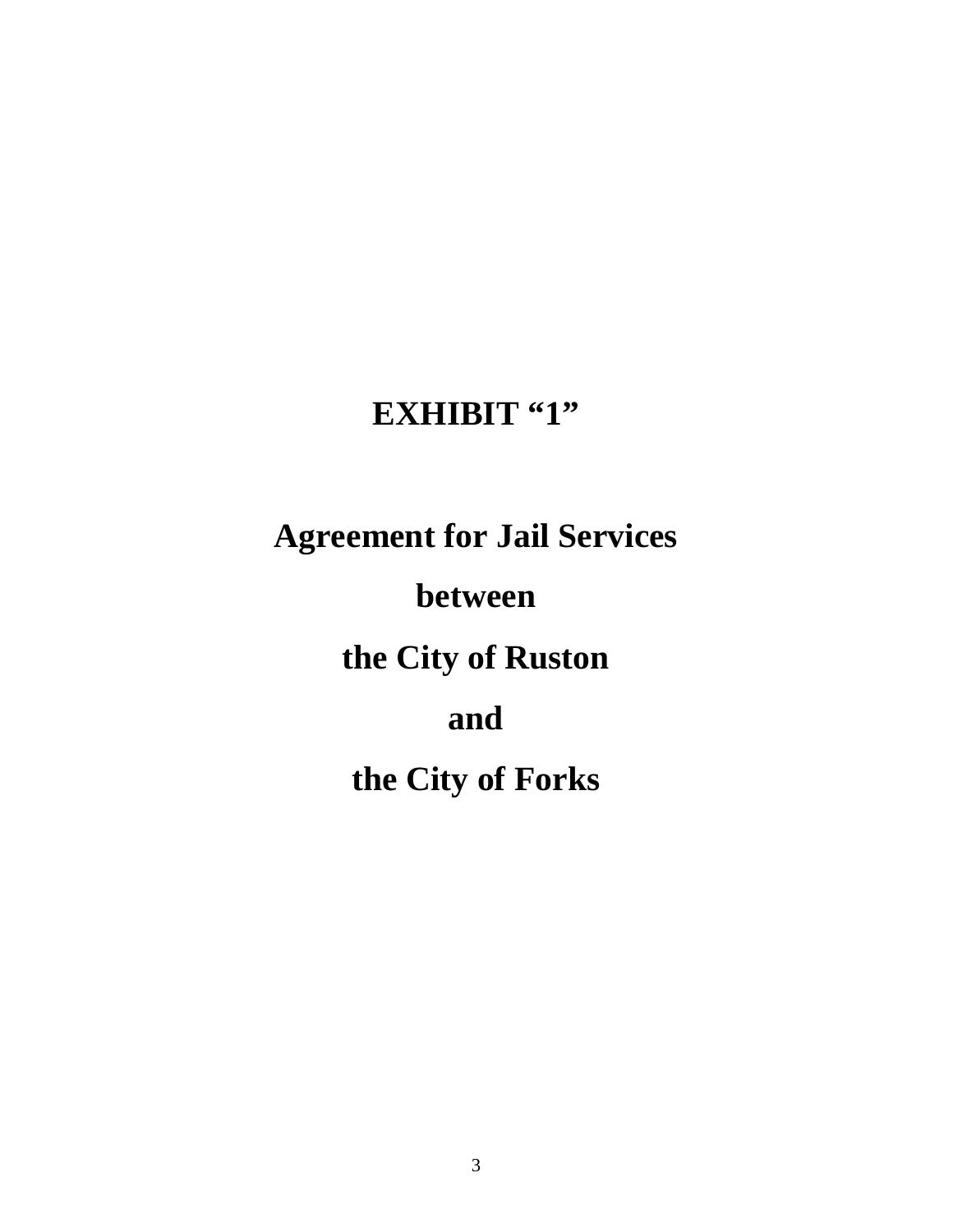### CITY OF FORKS AND CITY OF RUSTON INTERLOCAL AGREEMENT FOR PRISONER CONFINEMENT SERVICES

This Agreement is made and entered into this 1st day of June, 2016 by and between the CITY OF FORKS, a municipal corporation (hereinafter "FORKS"), and the CITY OF RUSTON, a municipal corporation (hereinafter "CITY").

### REPRESENTATIONS:

- 1. Pursuant to Chapters 39.34 and 70.48 RCW, FORKS and CITY may enter into an agreement, through their respective legislative bodies, whereby FORKS shall furnish jail facilities for CITY prisoners upon such terms as may be mutually agreed upon.
- 2. Chapter 39.34 RCW specifies that cities are responsible for the incarceration of misdemeanor and gross misdemeanor offenses committed by adults in their respective jurisdictions, and referred from their respective law enforcement agencies, whether filed under state law or city ordinance, and must carry out this responsibility through the use of their own courts, staff, and facilities, or by entering into contracts or interlocal agreements to provide these services. Such contracts or interlocal agreements are required to take into account the anticipated costs of services as well as the anticipated and potential revenues to fund the services, including fines and fees, criminal justice funding, and state authorized sales tax funding levied for criminal justice purposes.
- 3. CITY and FORKS agree that the terms and conditions set forth herein are an acceptable basis for FORKS providing· prisoner jail services to CITY for persons committing misdemeanor or gross misdemeanor offenses within CITY limits.

### AGREEMENTS:

- 1. Availability and Funding of Adult Correctional Facilities and Services: FORKS agrees to house, care for, and provide for the welfare and safekeeping of CITY prisoners within its facilities. In so doing, FORKS agrees to furnish its facilities and personnel for the confinement, processing, and related services for CITY prisoners in the same manner and to the same extent as FORKS furnishes said services for confinement, processing, and related activities of its own prisoners. FORKS jail facilities shall be made available and furnished for holding of CITY prisoners serving imposed jail terms, subject to the conditions herein. Said facilities and services shall meet the requirements of all applicable state and federal laws.
- 2. Definition of a CITY Prisoner: The term "CITY prisoner" as used in this Agreement shall mean a person arrested by CITY police and held and confined in the FORKS Jail, or otherwise held in detention as provided in this agreement, pursuant to a violation of a CITY ordinance or a violation of a state law which designates the crime for which the

INTER LOCAL AGREEMENT FOR PRISONER CONFINEMENT SERVICES BETWEEN CITY OF FORKS AND CITY OF RUSTON

 $\mathbf{I}$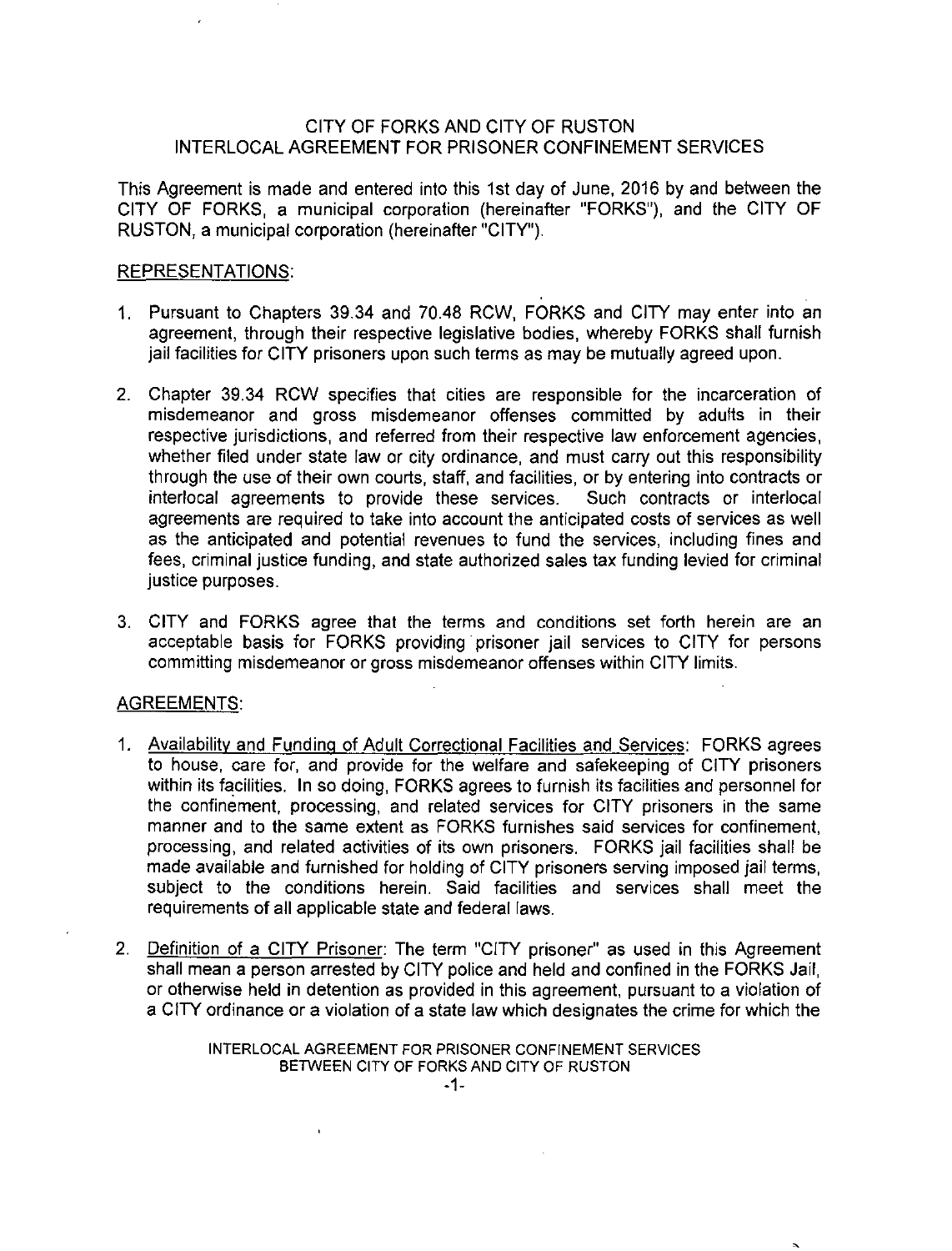person is held to be a misdemeanor or gross misdemeanor. The term "CITY prisoner'' · shall not include a person arrested for a felony offense by CITY police, a person arrested on a warrant issued by another jurisdiction or for charges initiated by a non-CITY officer, or a person charged by the prosecutor with a felony or an attempt to commit a felony even if there is a plea to or conviction of a lesser offense.

3. Definition of Intensive Management Prisoner: The term "Intensive Management Prisoner" shall mean a CITY prisoner who has been assigned to administrative segregation after it has been found that the prisoner poses a threat to themselves or others or the security of the institution, and all other housing options have been exhausted. Some conditions that may warrant Intensive Management status include: serious behavioral or medical issues that prevent housing with other prisoners, or constant violent tendencies toward staff and/or other prisoners. The designation of Intensive Management Prisoner shall be made by the FORKS Corrections Sergeant or designee. The CITY will be notified within 72 hours that CITY prisoner has been designated as Intensive Management.

#### 4. Prisoner Confinement Daily Fee:

- A. Beginning on the date first stated above, CITY agrees to pay FORKS a daily per inmate fee for the housing of prisoners in the FORKS Jail. The daily confinement fee shall be charged per prisoner for each calendar day or portion thereof, excluding the release day when a prisoner has been confined for more than one day. The base daily rate shall be \$46.63 each on a daily basis, FORKS will house any CITY prisoner who has a court commitment of 364 days at the special daily rate of \$41.45 each day.
- B. The confinement fee for Intensive Management Inmates shall be two times the current base daily rate.
- C. These rates shall be adjusted annually, based on the Seattle CPl-U for June published in July of each year, with the adjustment taking effect in January of each subsequent year. The first annual adjustment will be effective January 1, 2017 and each year thereafter.
- D. Prisoner fees shall be billed by FORKS each month and CITY shall pay said fees within 30 days of billing. In the event of an error, the next billing after the error was discovered will be adjusted appropriately.
- 5. Partial Confinement and Alternative Confinement Programs: CITY prisoners shall be considered for FORKS alternative and partial confinement programs on an equal basis with FORKS prisoners, and subject to the same rules and regulations, as well as potential sanctions, for program rule violations. Prisoner participation in such programs may be limited to an operational capacity as identified by FORKS. Alternative and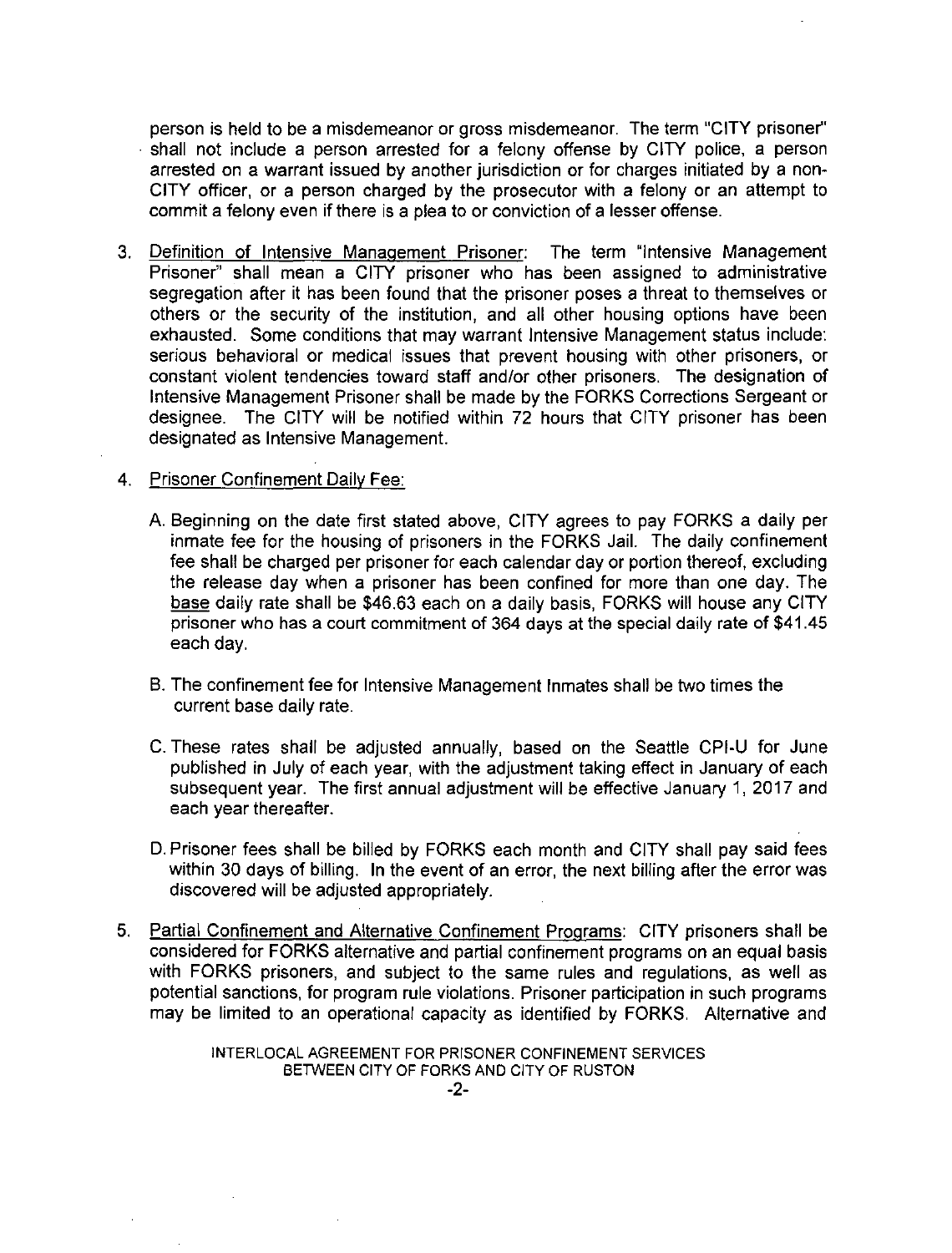partial confinement programs shall include, but not be limited to, Work Release and Work Crew. It is understood by the parties that the term alternative confinement programs shall not include electronic home monitoring.

Where offenders pay a fee to FORKS for program participation, such fees shall be deducted from the confinement daily fee billed to CITY.

Where CITY prisoners are in a FORKS Work Crew assignment, they shall be credited with ten days "good time" for each 30 days that they are assigned to the Work Crew. If the prisoner is not on a work crew or special program, then in such case that prisoner is eligible for five days good time per thirty days served. "Good time" is earned, and not automatically "given'', and is calculated based only on the time the prisoner is housed in Forks.

- 6. Designated Administrators: The FORKS Police Chief in consultation with the CITY Police Chief shall administer this Agreement. Each administrator or designee may consult with each other quarterly regarding costs, fees and charges and regarding changes in policies, practices, or procedures, which may affect the responsibilities of the other. The Administrators will make their best efforts to resolve any disputes between themselves or through their designated representatives.
- 7. Medical Costs: Medical costs for emergency or necessary health care for CITY prisoners shall be the responsibility of CITY. CITY retains the option to contract with medical providers to provide medical services to CITY prisoners. FORKS will not transport outside of FORKS city limits for medical appointments: this will be borne by CITY if such a medical transport is necessary.

FORKS shall notify CITY prior to outside medical care being provided for a CITY prisoner: provided, however, that when emergency medical care is required in lifethreatening circumstances, the notification may occur as soon as practicable.

No Waiver of Right to Seek Reimbursement. The above paragraphs relating to medical costs are intended solely to define the obligations between the parties to this agreement. Nothing contained within the provisions of this Agreement shall be construed to waive the rights of either party to seek reimbursement for costs from the Department of Social and Health Services, or from the prisoner, or any other responsible third-party.

8. Transportation: Transportation of CITY prisoners to the FORKS jail facilities will be provided by the FORKS Police Department as needed, but not more frequently than one time per calendar week. FORKS Police Department, will travel to a mutually agreed upon location for the pick-up. The rate for transportation to FORKS shall be \$5 per prisoner. Upon release of CITY prisoners, FORKS may transport the prisoner to the Forks Transit Center. A one-way ticket toward the CITY area may be issued to the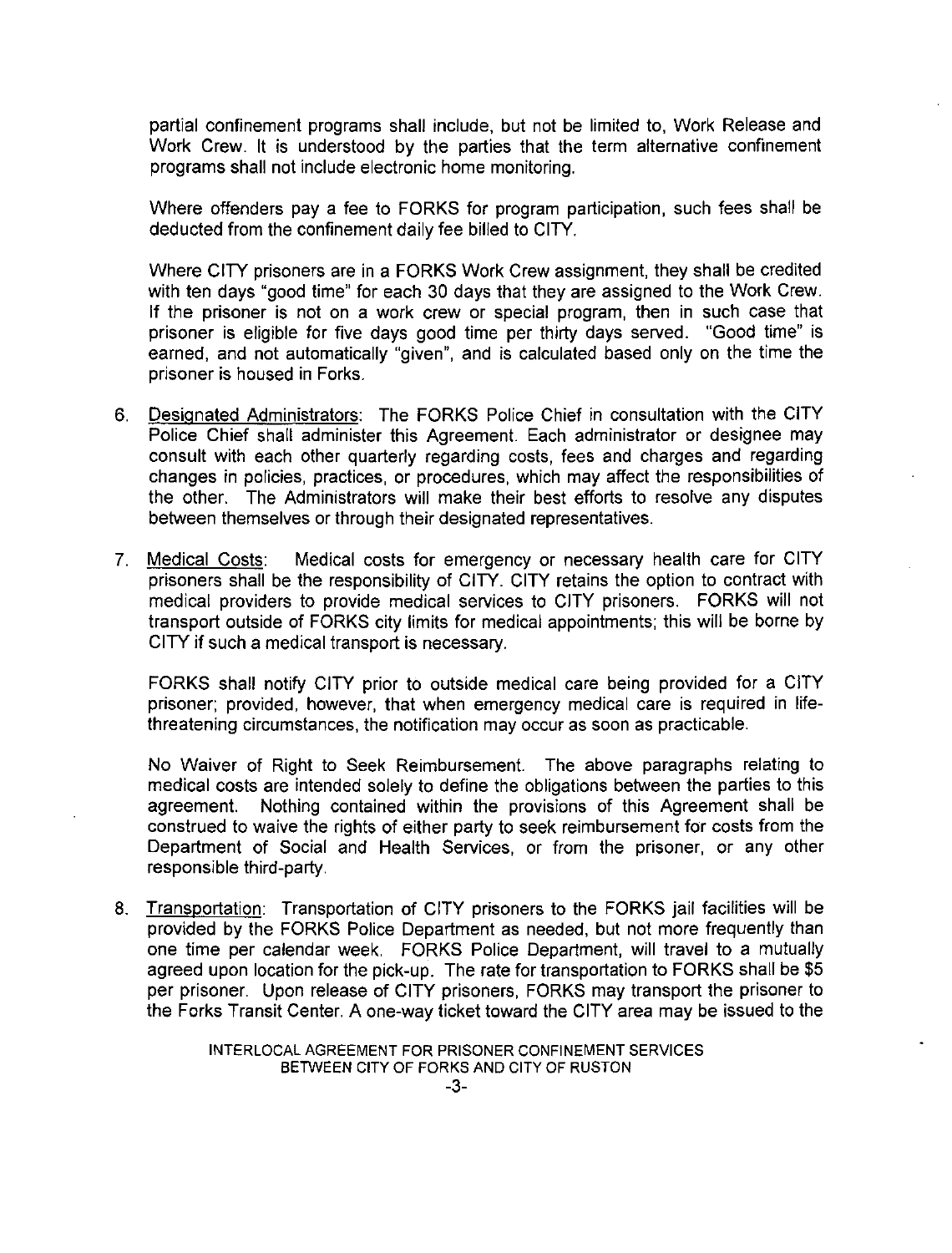released prisoner. If the prisoner is needed for Court during incarceration in the FORKS jail, it will be the responsibility of CITY to transport the prisoner from FORKS jail to Court, and to return the prisoner back to FORKS jail.

9. Transfer of Custody: When the CITY law enforcement officers are placing arrested persons in custody of FORKS, at a designated meet point between the parties or at the FORKS jail, the CITY officer shall be required to remain in the immediate presence of the arrested person and shall be considered to have such person in his or her sole custody until the FORKS booking/transport officer audibly states that the prisoner is secured; at such time and only then, will FORKS come into custody of said prisoner.

When custody of a CITY prisoner is transferred to FORKS, the CITY prisoner shall be subject to all applicable rules, regulations and standards governing operation of the FORKS jail, including any emergency security rules imposed by the FORKS Chief of Police or designee. Any CITY police officer delivering a prisoner to FORKS jail shall comply with reasonable rules and regulations of the FORKS jail.

- 10. Release of CITY Prisoner from FORKS Jail: No CITY prisoner confined in the FORKS jail subject to this Agreement shall be released except: (a) when requested by a member of CITY Police Department; (b) in compliance with orders of the court in those matters in which the courts have jurisdiction; (c) for appearance in court; (d) for interviews by CITY police or attorneys; (e) if the prisoner has served his or her sentence or the charge pending against said prisoner has been dismissed; or (f) as determined by the FORKS Chief of Police as part of a plan to reduce prisoner population as a result of facility overcrowding.
- 11. Record Keeping: FORKS agrees to maintain a system of record keeping relative to the booking and confinement of each CITY prisoner in such style and manner as equivalent to FORKS's records pertaining to its own prisoners. FORKS shall make available, upon request, to CITY or its authorized representatives, copies of said records.
- 12. CITY Access to Prisoners: All CITY police officers, investigators and the prisoner's legal counsel shall have the right to interview the prisoners at any time inside the confines of the FORKS jail, subject only to necessary security rules. Interview rooms will be made available to CITY police officers in equal priority with those of any other department.
- 13. Equal Treatment of CITY Prisoners: CITY and FORKS prisoners will be treated equally for purposes of extradition, transportation, record keeping, and access to special detention programs. During situations where jail population exceeds maximum capacity, FORKS retains priority for the housing of FORKS prisoners. FORKS will notify CITY if prisoner(s) are to be released due to situations where jail population exceeds maximum capacity and will give CITY an opportunity to transport the CITY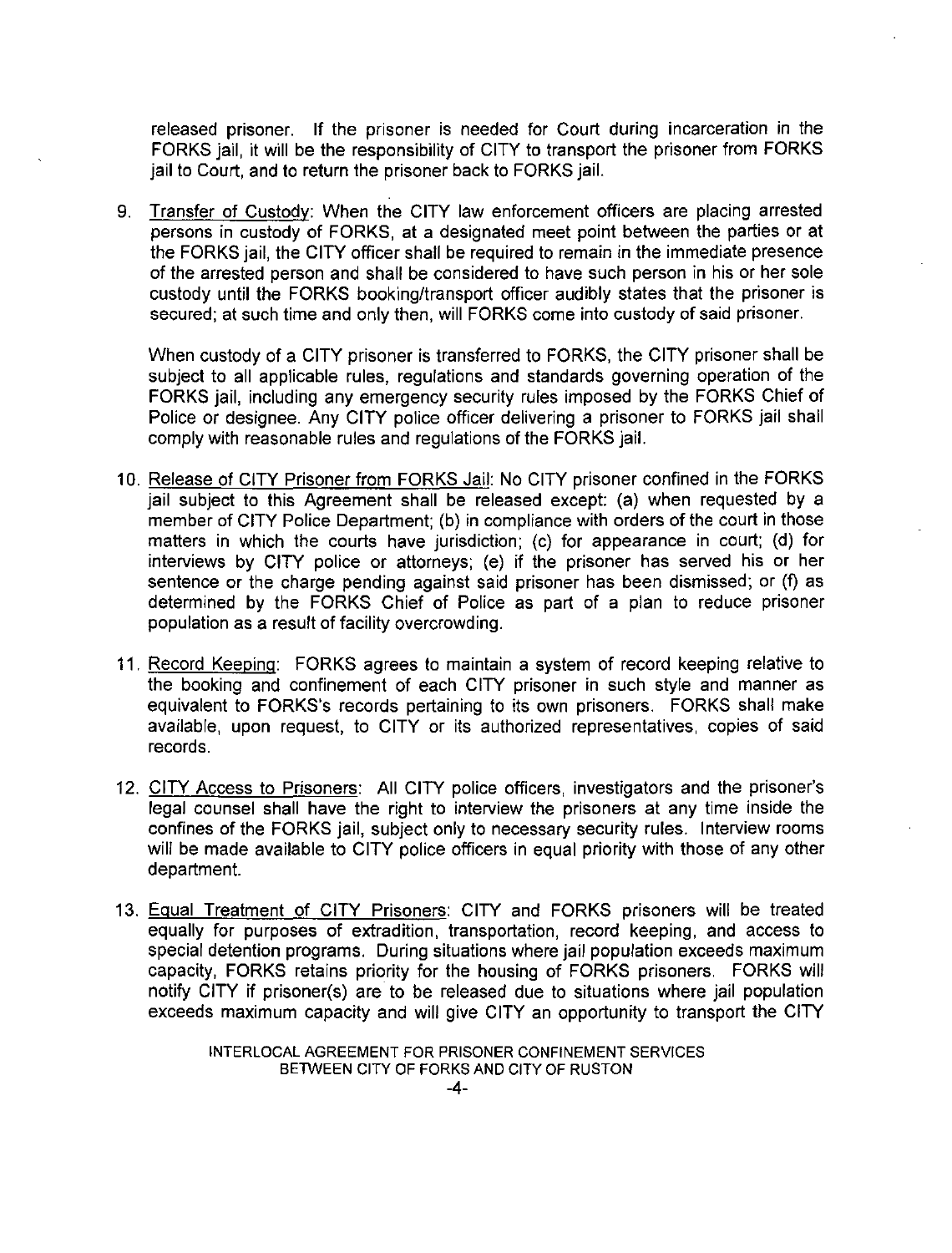prisoner(s) to another jail facility. When known, FORKS will notify CITY if the jail population exceeds maximum capacity prior to the transportation of new prisoners to the facility pursuant to paragraph 7 above.

### 14. Hold Harmless Agreement.

- A. FORKS assumes full responsibility for the welfare, safety and safekeeping of all CITY prisoners while in the custody of FORKS. FORKS agrees to hold harmless, indemnify, and defend CITY, its elected officials, officers, employees and agents from and against any and all suits, actions, claims, liability, damages, judgments, costs and expenses (including reasonable attorneys' fees) (also including but not limited to claims related to alleged mistreatment, injury, or death to any prisoner, or loss or damage to prisoner property while in FORKS' custody) which result from or arise out of the negligence of FORKS, its elected officials, officers, employees, and agents in connection with or incidental to the performance or non-performance of FORKS' services, duties and obligations under this Agreement.
- B. The CITY agrees to hold harmless, indemnify, and defend FORKS, its elected officials, officers, employees and agents from and against any and all suits, actions, claims, liability, damages, judgments, costs and expenses (including reasonable attorneys' fees) (also including but not limited to a claim of false arrest, unlawful imprisonment and writs of habeas corpus proceedings) which result from or arise out of the negligence of CITY, its elected officials, officers, employees, and agents in connection with or incidental to the performance or non-performance of CITY's services, duties and obligations under this Agreement.
- C. In the event that the officials, officers, agents, and/or employees of both FORKS and the CITY are concurrently negligent, each party shall be liable for its contributory share of negligence for any resulting suits, actions, claims, liability, damages, judgments, costs and expenses (including reasonable attorneys' fees).
- D. Nothing contained in this section of this Agreement shall be construed to create a liability or a right of indemnification by any third party.
- E. The provisions of this section shall survive the expiration or termination of this Agreement with respect to any event occurring prior to such expiration or termination.
- 15. Duration of Agreement: This Agreement shall be in effect for one year from the date ·first stated above and shall automatically renew from year to year thereafter unless terminated upon written notice by either party with a minimum 90 days' notice. The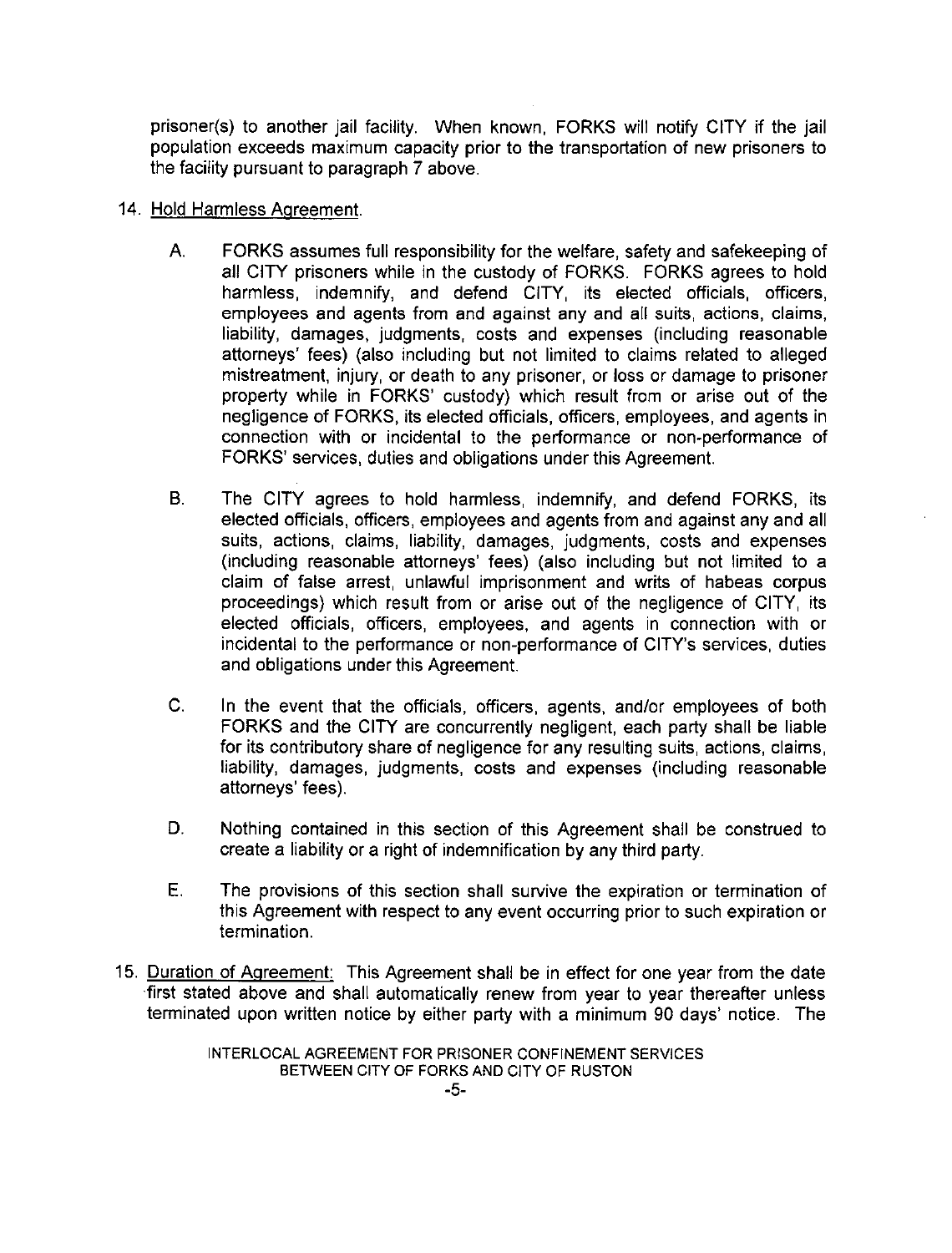notice shall state the grounds for the termination and the specific plans for accommodating the affected jail population (per RCW 70.48.090 as amended). Pursuant to RCW 39.34.040, each party shall be responsible for recording a copy of this agreement with its respective County auditor and/or posting this agreement on the agency's web-site.

- 16. Disputes: Disputes relating to the interpretation or administration of this Agreement that cannot be resolved by the representatives designated herein shall be referred to the FORKS Mayor and CITY Mayor or their designees for settlement.
- 17. Joint Undertaking or Separate Entity: Pursuant to the requirements of RCW 39.34.030(3), the parties specify the following: 1) no new or separate legal or administrative entity is created by the provisions of this Agreement; 2) the parties to this Agreement are each responsible for their own duties under this Agreement; 3) no joint financing or budget is required; and 4) and no real or personal property will be jointly acquired by the parties under this Agreement. All property owned by each of the parties shall remain its sole property to hold and dispose of in its sole discretion.
- 18. Non-Delegation/Non-Assignment: Neither party may delegate the performance of any contractual obligation, to a third party, unless mutually agreed in writing. Neither party may assign this Agreement without the written consent of the other party.
- 19. Each individual Agency's officers, agents, or employees are only employees of the individual Agency for any and all purposes, including responsibility for any federal or state tax, industrial insurance or Social Security liability. No provision of services under this Agreement shall give rise to any claim of career service or civil service rights, which may accrue to an employee of the Agency under any applicable law, rule, or regulation.
- 20. Severability: If any provision of this Agreement shall be held invalid, the remainder of this Agreement shall not be affected thereby if such remainder would then continue to serve the purposes and objectives of both parties.

DATED this \_\_\_ day of \_\_\_ \_\_\_ 2016 DATED this \_\_\_ day of \_\_\_\_\_\_ 2016

**City of Forks** City of Ruston

Mayor Mayor Mayor Mayor Mayor Mayor Mayor Mayor Mayor Mayor Mayor Mayor Mayor Mayor Mayor Mayor Mayor Mayor Ma

INTERLOCAL AGREEMENT FOR PRISONER CONFINEMENT SERVICES BETWEEN CITY OF FORKS AND CITY OF RUSTON